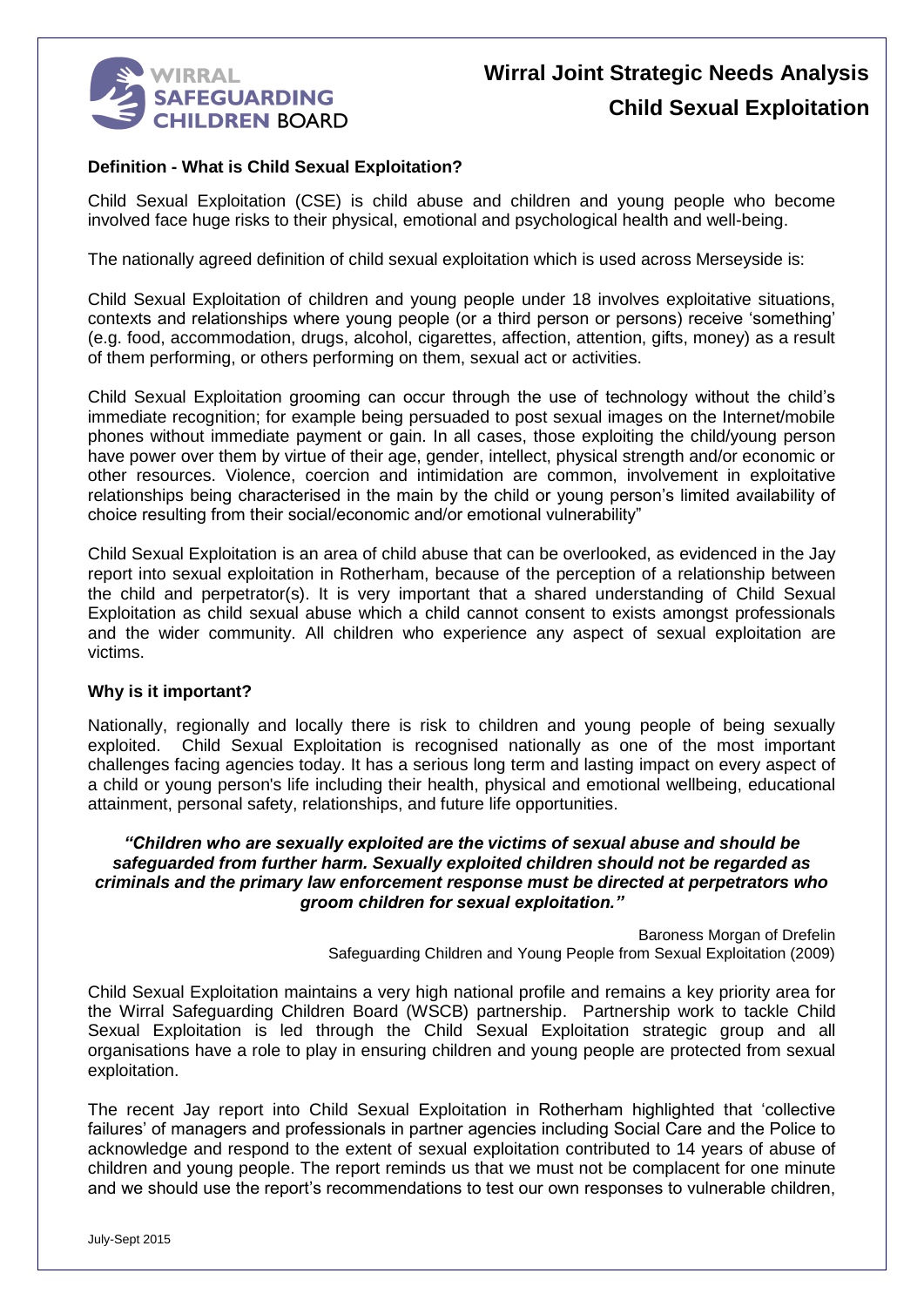

## **Child Sexual Exploitation**

young people and their families, and the effectiveness of our multiagency systems to detect and respond quickly to each and every instance of Child Sexual Exploitation.

The WSCB is very clear that Child Sexual Exploitation is child abuse, and all children and young people who are subject to sexual exploitation are victims, regardless of whether they feel they have been abused or not.

### **Risk factors associated with child sexual exploitation**

Any child or young person may be at risk of sexual exploitation, regardless of their family background or other circumstances. This includes boys and young men as well as girls and young women. However, some groups are particularly vulnerable. These include;

- Children and young people who have a history of running away or of going missing from home
- Those in and leaving residential and foster care
- Those with special needs and learning disabilities
- Migrant children and young people
- Unaccompanied asylum seeking children and young people
- Children and young people who have disengaged from education
- Children and young people who are abusing drugs and alcohol
- Those involved in gangs

#### **What are the signs and symptoms of child sexual exploitation?**

Grooming and sexual exploitation can be very difficult to identify. Warning signs can easily be mistaken for 'normal' teenage behaviour and/or development. However, parents, carers, school teachers and practitioners are advised to be alert to the following signs and symptoms:

- inappropriate sexual or sexualised behaviour
- repeat sexually transmitted infections; in girls repeat pregnancy, abortions, miscarriage
- having unaffordable new things (clothes, mobile) or expensive habits (alcohol, drugs)
- going to hotels or other unusual locations to meet friends
- aetting in/out of different cars driven by unknown adults
- going missing from home or care
- having older boyfriends or girlfriends
- associating with other young people involved in sexual exploitation
- truancy, exclusion, disengagement with school, opting out of education altogether
- unexplained changes in behaviour or personality (chaotic, aggressive, sexual)
- drug or alcohol misuse
- getting involved in crime
- injuries from physical assault, physical restraint, sexual assault

## **Wirral's local CSE profile**

Wirral is home to approximately 70,500 children and young people (0-18). The child population of Wirral is predominantly white British (93%) but significant ethnic minority groups exists, particularly Irish, Chinese and Polish. It is a key challenge for all agencies working in Wirral to eliminate the differences in outcomes for children and young people and to ensure our most vulnerable children receive help at the earliest opportunity.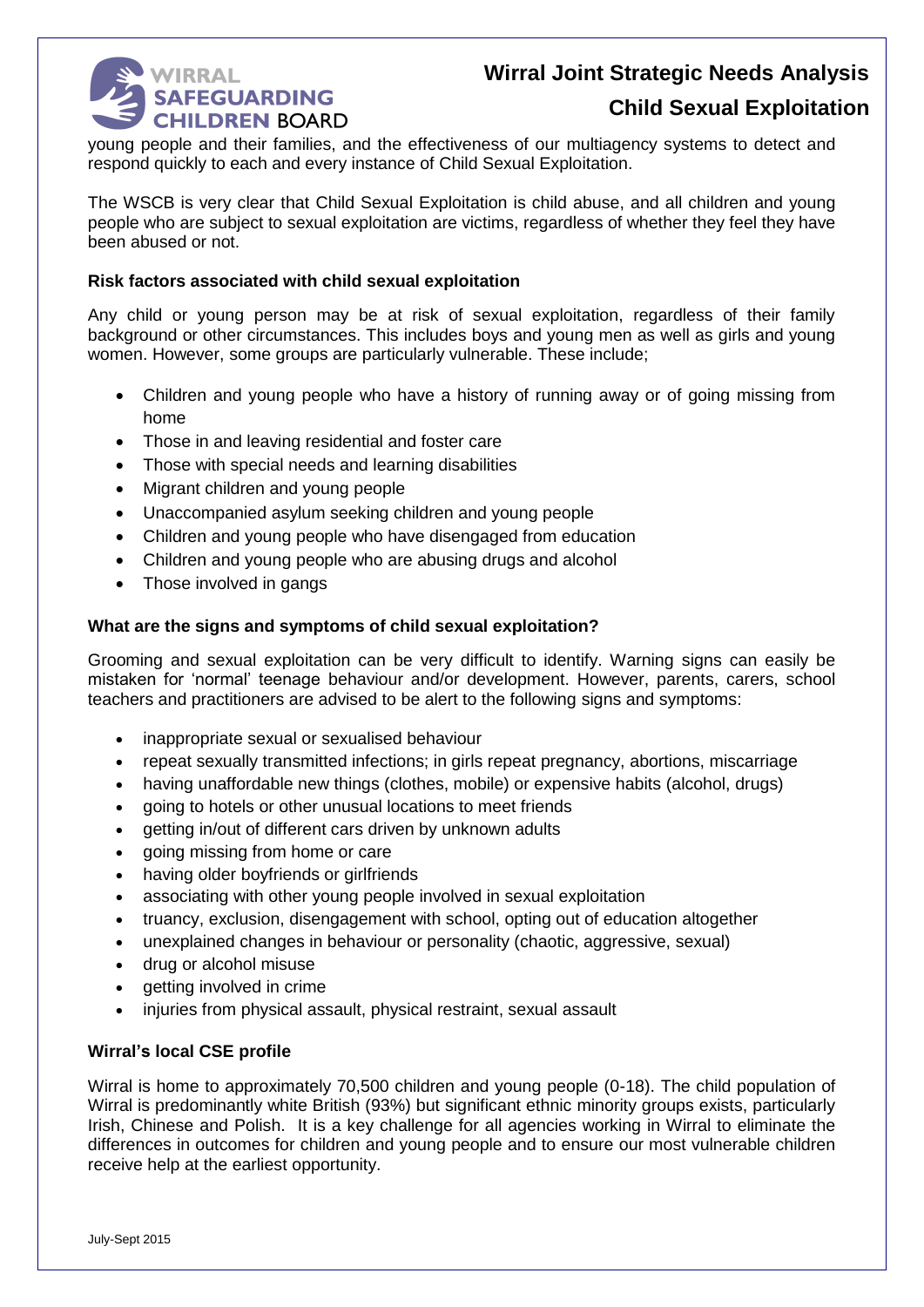

## **Child Sexual Exploitation**

Keeping children and young people safe and protected from Child Sexual Exploitation is one of the key priorities of the Wirral Safeguarding Children Board (WSCB), the Local Authority, the Police and partners. Working together in partnership with the wider local community is key if we are going to recognise and effectively deal with CSE in Wirral.

All of the WSCB's safeguarding activity, including the response to CSE across the partnership contributes to ensuring that:

## **"Children and young people in Wirral feel safe and are safe"**

The WSCB through its strategic group developed a performance information dataset for Child Sexual Exploitation. The main source of data will be held by the Multi-Agency Child Sexual Exploitation (MACSE) meetings which are held each month. All cases where professionals suspect or know that a child is a victim of or at risk of sexual exploitation are referred into the MACSE meetings where they are risk assessed and a plan is developed to protect the child and reduce the risk. Cases stay at MACSE until there is no further risk of sexual exploitation. The meetings are chaired by the police and are attended by professionals from key agencies including children's social care, youth services, children's safeguarding, education, health, Catch-22 and preventative services. Through the pam Mersey 'Gold Group' for CSE a Merseyside dataset is being developed.

There is currently no national dataset for Child Sexual Exploitation so at present we are unable to compare Wirral's performance against other areas. Data currently available from the MACSE meetings is presented to the WSCB on a quarterly basis and informs the multi-agency action plan for combatting sexual exploitation. A common dataset has been agreed between the safeguarding board's in Merseyside and the new comprehensive dataset will be published each quarter from March 2015.

The main model of Child Sexual Exploitation in Wirral illustrated by the MACSE data is the boyfriend model and exploitation of younger girls by older men. There is little evidence of organised exploitation by groups or gangs. The available data for Wirral as at July to September 2015 tells us that:

- From 1<sup>st</sup> July 2015 to 30<sup>th</sup> September 2015 a total of 17 new cases were referred into the Wirral monthly MACSE meetings. This brings the total number of new cases from August 2014 to June 2015 to 173
- A further 38 children and young people were also discussed during July to September that had been discussed at previous MACSE meetings. This report includes those young people as well as the new cases
- 95% of the cases discussed in the MACSE have been about girls and 5% for boys. Over 95% of young people describe themselves at white British
- For this quarter young people between the ages of 12 and 18 have been discussed at MACSE. In the previous quarter the age range was 8 to 17
- Over 60% of children discussed have concerned young people (mainly girls) between the ages of 15 and 16. This is a slight change from the previous quarter as the highest age range was 14 to 15 years
- 80% of the children discussed at the MACSE were made by Children's Social Care services (40%) and the Police (40%)
- The main reason for young people being discussed at the MACSE was due to on line behaviour with outcomes (22%), such as meeting men on line and then actually meeting them or sending indecent images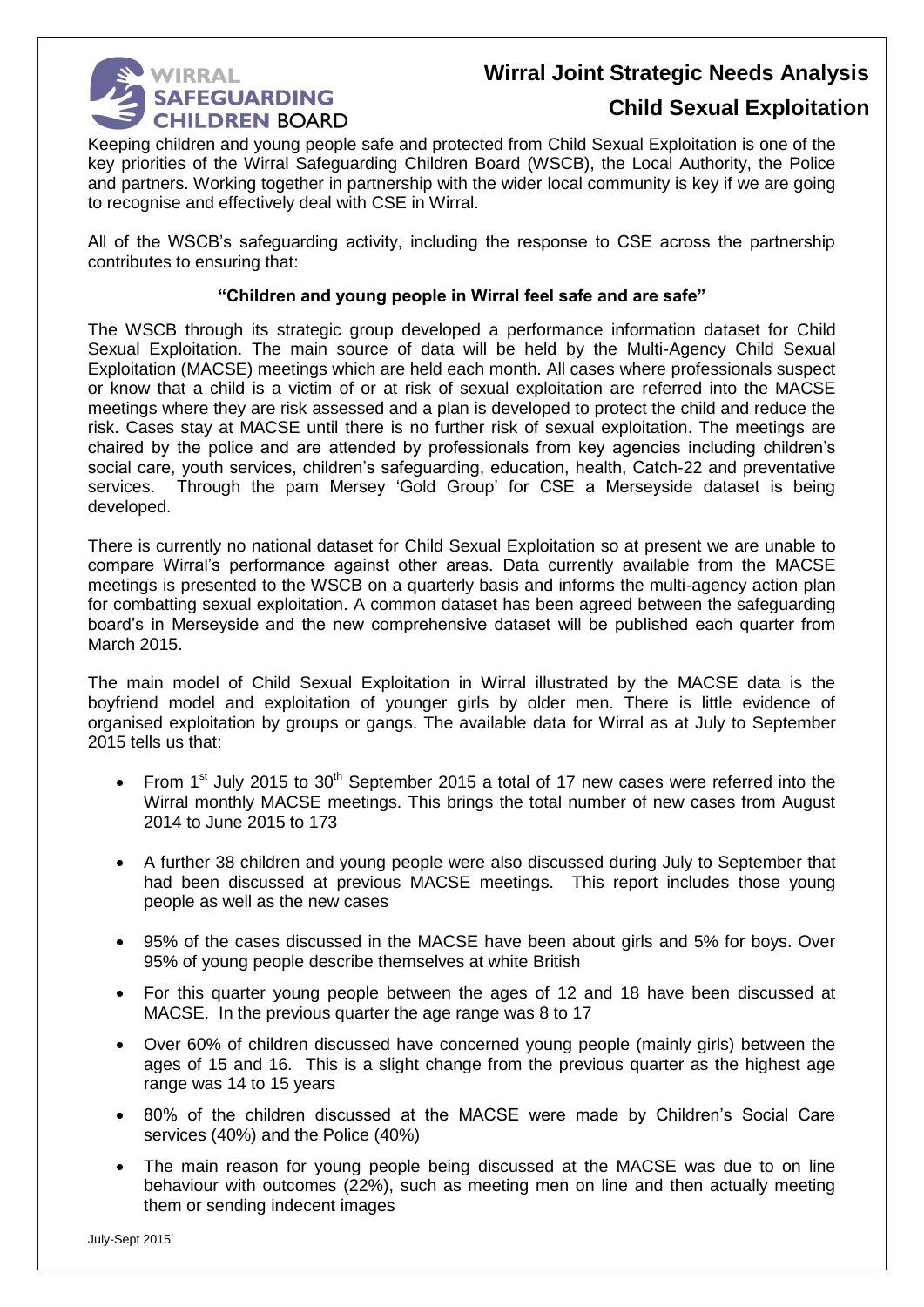# **WIRRAL SAFEGUARDING CHILDREN BOARD**

# **Wirral Joint Strategic Needs Analysis Child Sexual Exploitation**

- 46% of young people discussed during the time frame at the MACSE live in the district of Wallasey. In the previous quarter this was Birkenhead
- 54% of the young people discussed at the MACSE had previously been reported as missing from home which is a slight increase from the previous quarter which was 46%
- 92% of young people discussed at the MACSE are open to statutory social services which is an increase of 5% from the previous quarter; 28% of the children open to Social Care are children looked after (CLA)
- 20% of the young people discussed at the MACSE had a disclosed learning difficulty, 78% of the learning difficulties identified was ADHD
- A minority of young people discussed at the MASCE (26%) were known to have mental health difficulties. This is a slight decrease from the previous quarter

## **Gaps in intelligence**

With little national data and a relatively new local data set it is difficult at present to identify gaps in intelligence, although this should become clearer as the data picture builds.

The biggest current gap is not currently knowing exactly how many children and young people are victims of or at risk of sexual exploitation in Wirral. As the MACSE meetings become established this will help us develop an informed picture of Child Sexual Exploitation locally.

Equally it is difficult at present for the WSCB to give trend information or accurately predict what will happen in the future. It is expected however that the number of Child Sexual Exploitation cases will grow substantially over the next year as both local awareness and confidence in the support from local services increases. Barnardo's have highlighted one case where *"as a result of services*  being improved because of training, there was a five-fold increase in a period of three months of *children and young people being identified as at risk.*

## **What Are We Doing and why?**

The Child Sexual Exploitation action plan is aligned to the Pan Cheshire and Merseyside CSE strategy for 2014-2017. The purpose of the strategy is:

• To focus and co-ordinate multi agency resources in tackling child sexual exploitation

• To ensure that children and young people and the wider community across Cheshire and Merseyside, in particular with parents and carers, are aware of child sexual exploitation and its effects

- To enhance training for professionals
- To ensure that young people and the community are made aware of the issues around exploitation

• To bring to justice the perpetrators of child sexual exploitation and to ensure that young people are properly safeguarded in the course of any criminal proceedings

To achieve this, the partnership has set five key strategic priorities:

• **Self-Assessment** – Each area maps service provision for children and young people who are victims of or at risk of sexual exploitation, and profiles sexual exploitation in their area

**• Prevention** – There are three aspects to this priority; awareness raising and community engagement; training for professionals and disruption of perpetrator activity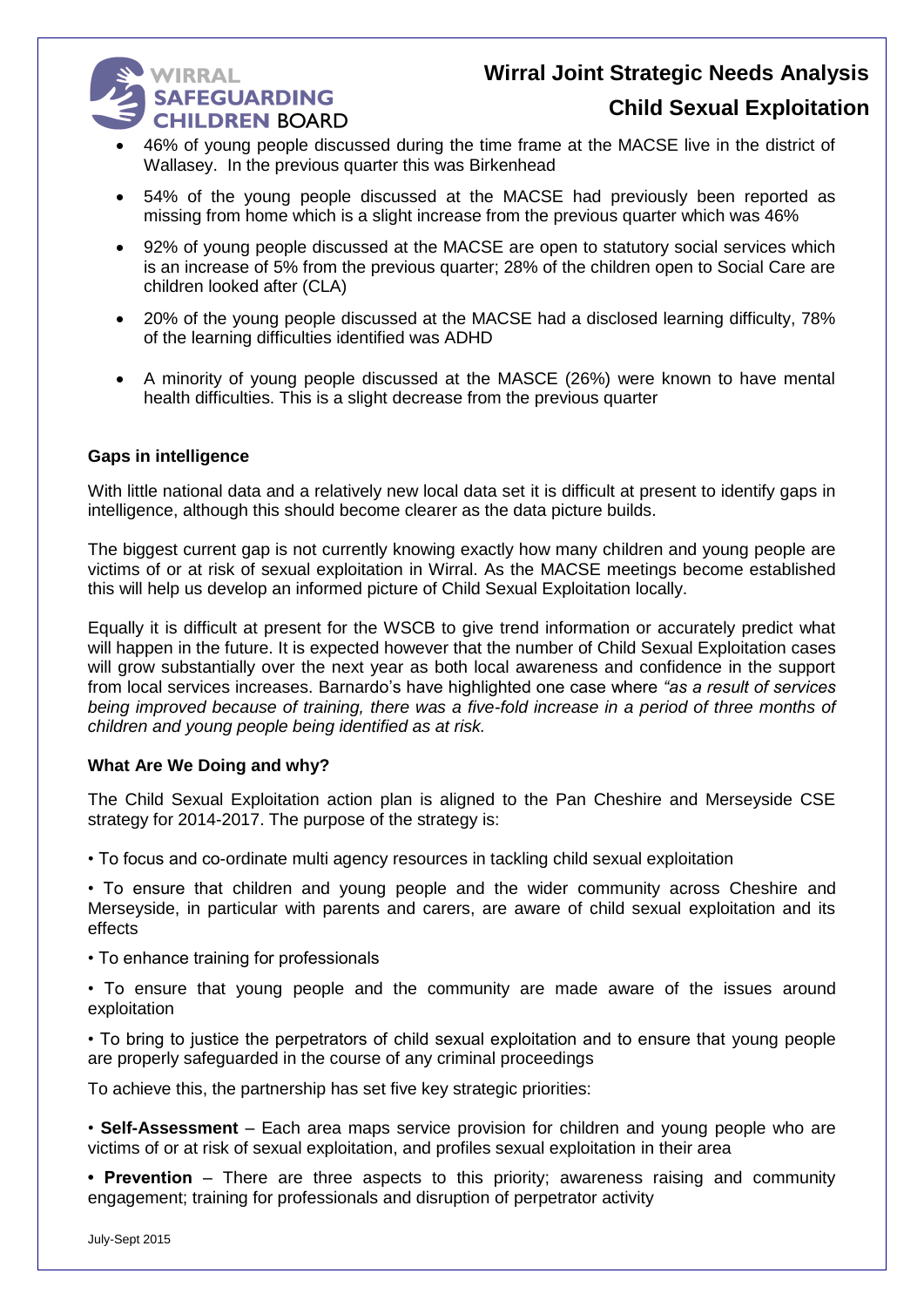# **WIRRAL SAFEGUARDING CHILDREN BOARD**

# **Wirral Joint Strategic Needs Analysis**

## **Child Sexual Exploitation**

**• Safeguarding** – This priority focuses on developing a coordinated response to Child Sexual Exploitation which ensures victims are identified and responded to at the earliest opportunity

• **Bringing Offenders to Justice** – Each area will work closely with the police and the Crown Prosecution Service to ensure abusers are swiftly brought to justice and held to account

**• Governance** – Good governance ensures that Local Safeguarding Children Boards can develop the policies, procedures and practice to ensure an effective multi-agency response to Child Sexual Exploitation.

Key recent activity by the WSCB partnership to combat Child Sexual Exploitation includes:

- The [www.listentomystory.co.uk](http://www.listentomystory.co.uk/) campaign developed by Merseyside Police in partnership with Wirral, other local councils and third sector agencies is raising awareness CSE in our communities and educating young people, parents and professional as to the signs and vulnerabilities of CSE.
- Chelsea's Choice, a powerful theatrical production has performed to over 2,200 young people in Wirral's schools and 480 professionals; each production is followed by a plenary session; this has resulted in increased referrals from Education. The powerful images from the regional campaign have been displayed as screen savers on all Council computers.
- Catch22 were commissioned by the Wirral Safeguarding Children Board to deliver ten multi-agency CSE training sessions. Sessions are also being delivered by PACE and Brook
- Preventative interventions in Targeted Services include group activities (G.I.R.L.S Project and L.A.D.S Project) to reduce risk taking behaviour and 1:1 support packages.
- If You Loved Me peer education performance, addressing abusive teenage relationships, delivered to secondary schools by Creative Youth Development.
- An audit of CSE training for Targeted Services staff has been undertaken to ensure staff are trained at the appropriate level.
- Intelligence from MASCE meetings used to identify 'hot spot' areas for CSE which are then targeted by Youth Outreach Teams.
- CSE is a standard item for Family Intervention supervision
- CSE is a work stream of the Early Help Strategic Board, with a position statement and action plan in development for multi-agency approaches to identifying and preventing CSE.
- CSE concerns are reported centrally through CADT / MASH allowing for information to be immediately shared with the Police and other partners.
- A Multi Agency CSE Screen tool, Risk Assessment and Practice Guidance was implemented in October 2014; the CSE risk assessment tool was reviewed following recent DfE communication from the Chief Social Worker to ensure that it is a narrative and not a numerical scoring system.
- Local Multi Agency Children's Sexual Exploitation (MACSE) meetings, chaired by Police, oversee individual children considered to be at risk of CSE, identifies risks, agree risk management strategies and track progress every month. This is supported by a Merseyside Multi-Agency Child Sexual Exploitation (CSE) protocol agreed in June 2014.
- The effectiveness of MACSE in addressing concerns about children and young people was the subject of Audit (22 Cases) in March 2015, this identified good management grip but further learning points which have been disseminated. Similarly a multi-agency audit of all young people in out of authority foster or residential placements who were assessed to be at risk of CSE or having experienced CSE has been completed with findings being shared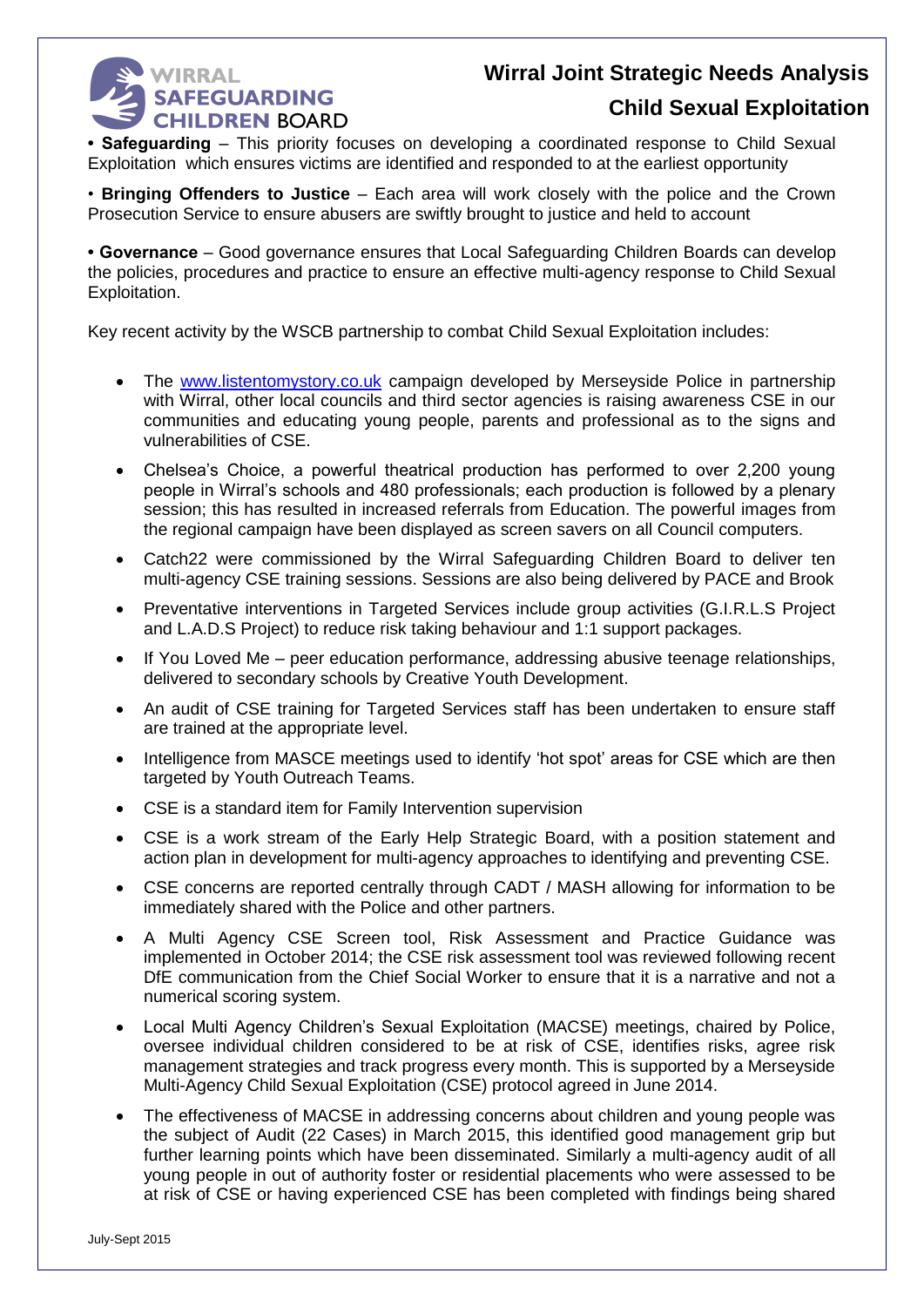## **WIRRAL** SAFEGUARDING **CHILDREN BOARD**

## **Child Sexual Exploitation**

with WSCB, elected member party leaders and the Council's Safeguarding Reference group.

- Performance regarding missing children is reported to the Stay Safe Group and LSCB. Children Missing from Home, Care and Education in Wirral are monitored by Catch 22, a commissioned service, co-located at CADT.
- Restorative Practice Service has a process in place to identify if first time entrants into the criminal justice system are involved or at risk of CSE, in response to high correlation, identified through national research, between young offenders and CSE.
- Police share intelligence about investigations and hot spot areas of police activity at the MACSE meetings and the CSE strategic group and also hold tactical meetings
- Police and colleagues from the Crown Prosecution Service regularly attend the regional Gold Group CSE strategic meetings to discuss the numbers of investigations underway and successful prosecutions. Work is underway to correlate action to combat CSE and identification of perpetrator with subsequent prosecutions and convictions.
- WSCB audit of re referrals into MASCE
- Audit of cases open to CSE for six months
- Audit of Out of Borough (OOB) placements
- Audit of the effectiveness of CSE training and protocol

## **What do we still need to do?**

- Work is needed in relation to recognising the issues posed for males. Males may be seen as risk taking or evidencing early criminal behaviour. Some of these behaviours may also be part of CSE but this is not currently being recognised as possible CSE.
- Developing a commissioning strategy so that services are put in place but also ensuring that the success of that service is measured in terms of impact and reduced CSE is evidenced. Identifying commissioners who can support this.
- Develop sustainable and robust awareness raising for young people. How young people access services and also providing a rational for how effective those services are from the view point of young people.
- Evidencing the journey of young people through services. Recognising better outcomes for young people who may have been either at risk or victims of CSE.
- A lack of awareness and understanding of this issue on a national level has previously allowed Child Sexual Exploitation to go unrecognised and unreported or not responded to effectively. There is substantial evidence showing the potential negative impacts of an under-developed approach to Child Sexual Exploitation.
- Learning from serious case reviews has shown problems common to these reviews have included; confusion about sexual activity and the issue of consent (assuming those aged over 16 are engaged in consensual activity); linking Child Sexual Exploitation to risk taking behaviour (rather than viewing that young person as vulnerable); and a lack of action following disclosure, meaning that abuse was allowed to continue.
- Recent research has also highlighted the potential negative health consequences associated with not identifying risk soon enough – including Post Traumatic Stress Disorder (PTSD), substance misuse, self-harm, STIs, depression, eating disorders and flashbacks.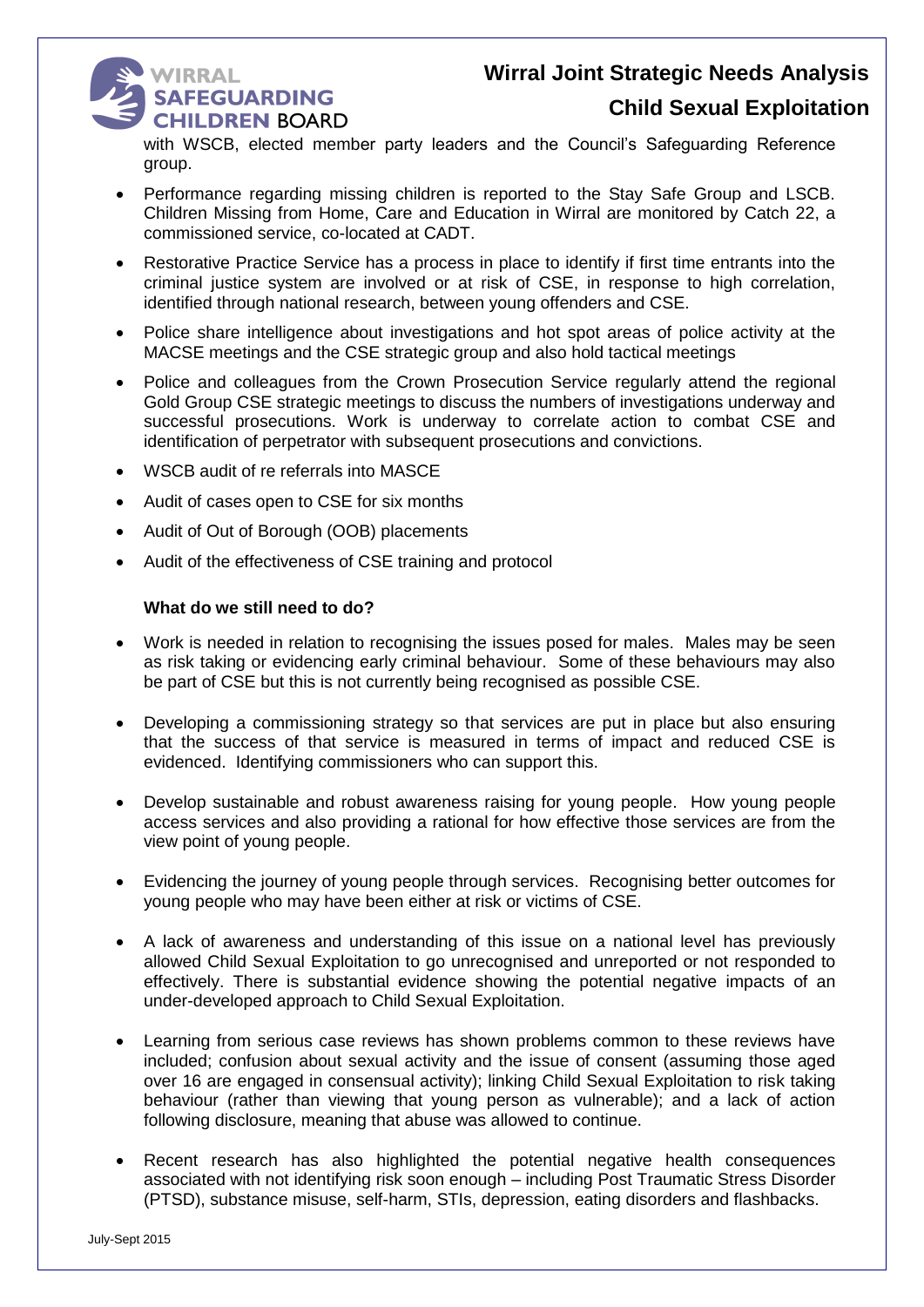### **WIRRAL** SAFEGUARDING **CHILDREN BOARD**

## **Child Sexual Exploitation**

- Online/ social media technology forms part of most people's lives, especially those of young people. As a result it has been rare to identify cases of child sexual exploitation where the use of technology has not been a factor. This fact is significant, as information technology is having a direct impact in a multitude of ways on the means by which people are able to sexually exploit children. An e-safety strategy needs to form part of a robust response to Child Sexual Exploitation.
- Work is developing with the Police and Crown Prosecution Service to develop a Wirral and pan Merseyside problem profile which will include an assessment of activity undertaken to pursue and prosecute offenders.
- The WSCB commission Catch-22 to deliver the Missing from home and Child Sexual Exploitation service which includes counselling and working with young people to build resilience. This work is mainly undertaken in the short term Literature suggests that appropriate therapeutic support should be available for young people who are at risk or suffering from sexual exploitation. This support should be delivered for as long as individuals need it.
- Engagement and awareness raising across all community groups is essential to ensure a coordinated and successful response to Child Sexual Exploitation. Work has begun to engage with groups in the 'night-time' economy such as taxi drivers but this engagement needs to be widened to include community leaders and leaders of minority groups.

## **Community / stakeholder views**

Key engaged stakeholders in the Wirral Strategy to combat Child Sexual Exploitation include:

- The Wirral Safeguarding Children Board (WSCB). The WSCB partnership includes the local authority, police, health organisations, education, voluntary, community and faith groups and youth services etc. The WSCB set CSE as a partnership priority for both 2013-14, 14/15 and 15/16 and is the lead strategic organisation in Wirral for combatting sexual exploitation. Work is co-ordinated through the multi-agency Child Sexual Exploitation Strategic group (silver) and the MACSE operational group (bronze)
- Pan Merseyside Strategic Group (Gold). The pan Merseyside group coordinates the activity undertaken by the respective local silver groups. This helps ensure a sharing of good practice and resources and a consistent approach taken to combatting Child Sexual Exploitation. The group should become increasingly influential with commissioning services for Child Sexual Exploitation
- Catch-22. They are commissioned by the WSCB to deliver the Missing from Home and the Child Sexual Exploitation service to children and young people. Catch-22 identify young people at risk of being sexually exploited and work to engage with them to educate and build resilience to enable them to make healthier and better informed choices to protect them from becoming sexually exploited. Catch-22 typically works with 12-15 cases at any time and is also engaged in outreach work. The service also runs a GIRLS group which aims to work with vulnerable girls who may be at risk of becoming sexually exploited. Catch-22 are also commissioned to deliver the multi-agency Child Sexual Exploitation training for professionals on behalf of the WSCB. The full day training is delivered monthly.
- Merseyside Police. The police chair the monthly MACSE meetings and are responsible for ensuring the meetings are well attended and effective.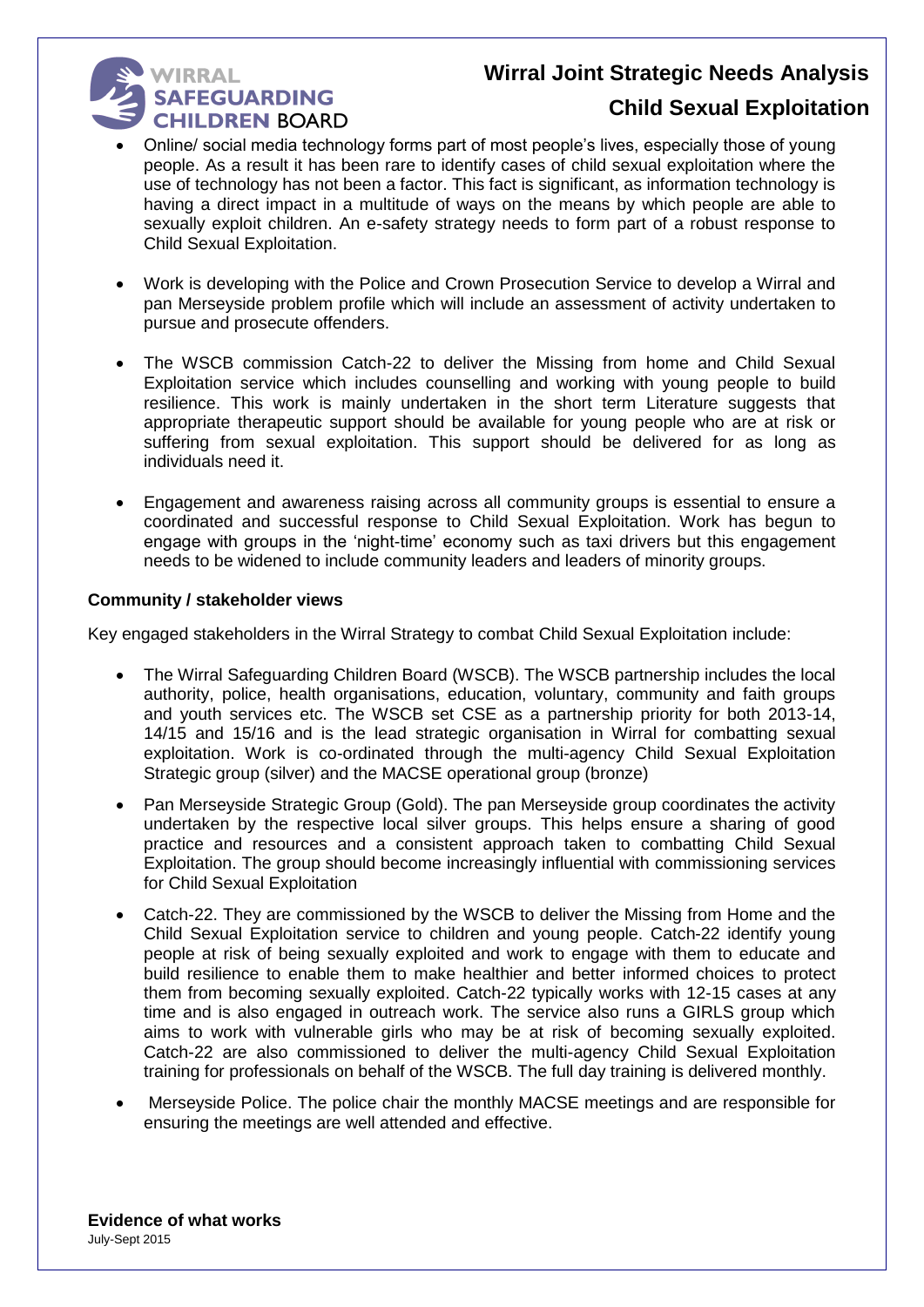

# **Wirral Joint Strategic Needs Analysis Child Sexual Exploitation**

## **1. Nationally**

### **The Nine Foundations of Good Practice**

The Office of the Children's Commissioners' (OCC) 2013 Inquiry into gang and group-based Child Sexual Exploitation identified pockets of good practice across a number of LSCBs. Based on primary research with those areas that are being particularly proactive in tackling sexual exploitation, the OCC identified nine key foundations of good practice that have contributed to *"exemplary approaches to protecting children and young people against exploitation at the hands of gangs and groups"* (p32).

Even though the report focuses specifically on gang and group sexual exploitation, the nine principles are considered transferable to all forms of Child Sexual Exploitation. They are shown in the diagram below:



## **Essential Foundations for Good CSE Practice**

The first of the nine foundations; "focus on the child" states that the child should be at the centre of any professional decision making regarding their safety, welfare, care and protection. Importantly however, the guidance warns against placing too much emphasis on a victim making a full disclosure about the extent of the abuse they suffered. The second priority links to this; by building up a relationship of trust (in order to gain a child's confidence) from the initial point of contact.

The OCC's research identified leadership as a priority, and found that 77% of key agencies have appointed a lead Child Sexual Exploitation professional; but that fewer than half have Child Sexual Exploitation leads from local authority education and youth offending teams. Areas showing strong operational practice have focussed on creating the conditions (at school, at home, for example) in which *"everyone is alert to the signs that a child may be at risk"*. Based on evidence of how to achieve these conditions, the OCC published their "Recognition and Telling Framework" to help adults to understand what might be going on for a child or young person.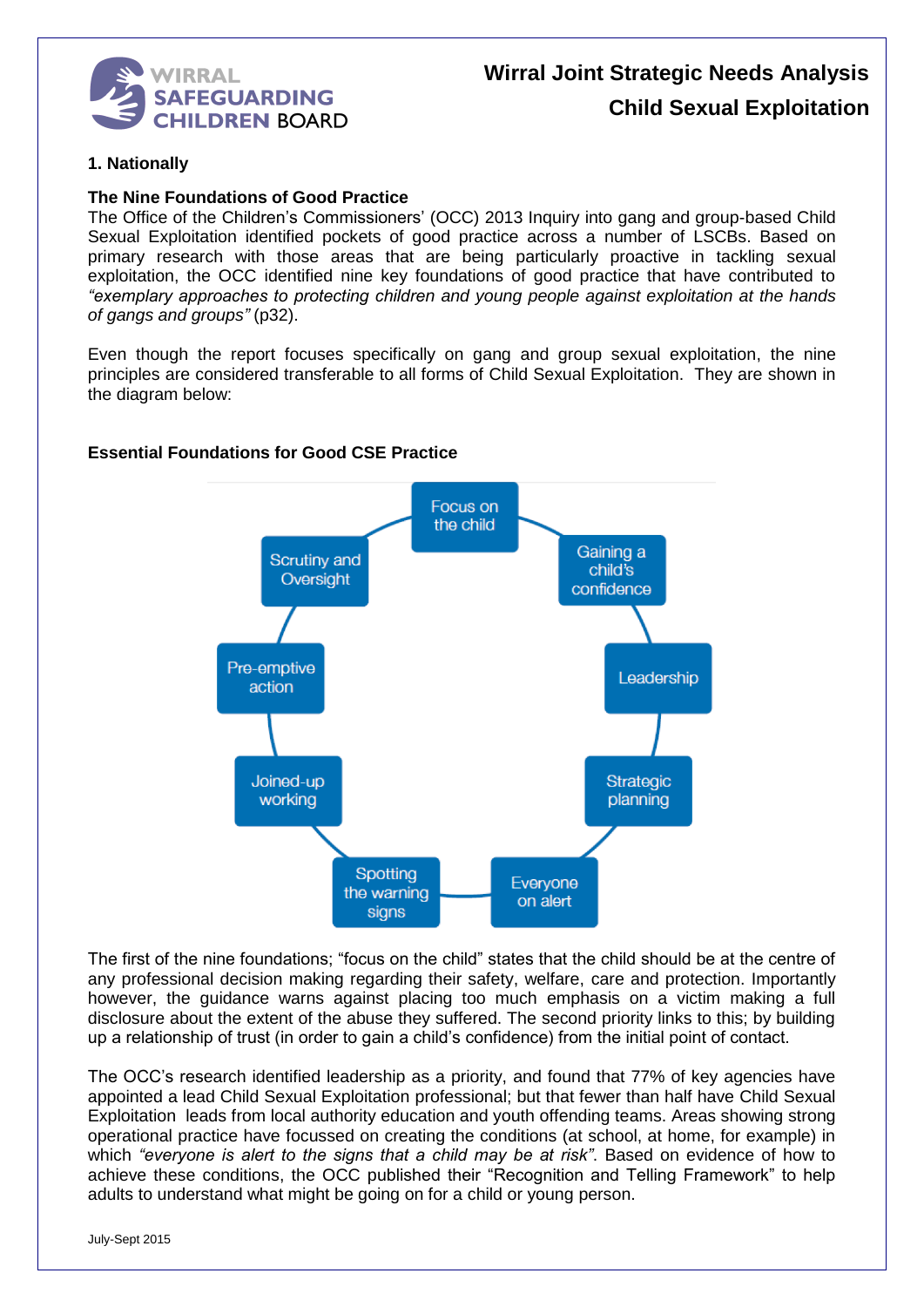

## **Child Sexual Exploitation**

In November 2013, the NSPCC published the briefing "Learning from case reviews around Child Sexual Exploitation". The briefing notes that *"it is clear from these reviews that CSE can be particularly hard for professionals to recognise and respond to."* There were a number of key issues or failings common to several of these serious reviews:

Firstly, in several instances confusion about sexual activity and the issue of consent was cited; a failure to recognise that *"the fact that young people are engaged in what they view as consensual activity does not mean that they are not being exploited".* Victims may be coerced; some may believe they are behaving as they wish; in addition, 16 and 17 year olds were sometimes viewed (by the authorities) as being more in control of their choices.

Linking Child Sexual Exploitation to risk taking behaviour was raised as a common factor. *"When dealing with troubled children, practitioners need to see young people as vulnerable children in need of protection, rather than focussing on their challenging behaviour"*.

Finally, disclosure of sexual exploitation was identified; in several of these cases, no actions were taken by agencies against perpetrators following disclosure (further, in some instances, no subsequent support was provided to the young person, meaning the abuse continued). The briefing goes on to identify lessons for improving practice; 'an early and comprehensive assessment' must be carried out once warning signs are recognised. Such assessment must include issues of 'capacity of consent', taking into account the grooming process and issues of coercion which may be experienced.

In terms of interventions, the briefing states that practitioners must balance the young person's right to make their own decisions and assess their risk, with the need to protect the young person from exploitation. Disclosures must be taken seriously and dealt with as a crime. Actions taken following disclosure should *not* depend upon the victim's willingness to act as a witness in trial.

The literature suggests that a model of good practice for Child Sexual Exploitation can only be achieved through a clear multi-agency partnership approach and cannot be solely led by one agency. Key features of good practice from recent publications research includes:

- Publication of a clear action plan against which progress, performance and the contributions of partner agencies can be measured
- Clear partnership commitment to combatting Child Sexual Exploitation underpinned by a common understanding that sexual exploitation is sexual abuse which children and young people cannot consent to even if they do not always see themselves as victims
- Development of a clear referral pathway which is shared and understood across the partnership
- Development of an action to ensure high quality Child Sexual Exploitation training exists within agencies and for multi-agency and community partners
- Development of an action to ensure schools raise awareness of Child Sexual Exploitation with young people and work to protect young people at risk or victims of sexual exploitation
- Establishment of a method to proactively share information and intelligence about Child Sexual Exploitation
- Development/adoption of a Child Sexual Exploitation risk assessment tool for use with young people
- Publication of a local Child Sexual Exploitation problem profile
- Inclusion of young people in the assessment, planning and commissioning of services

## **2. Locally**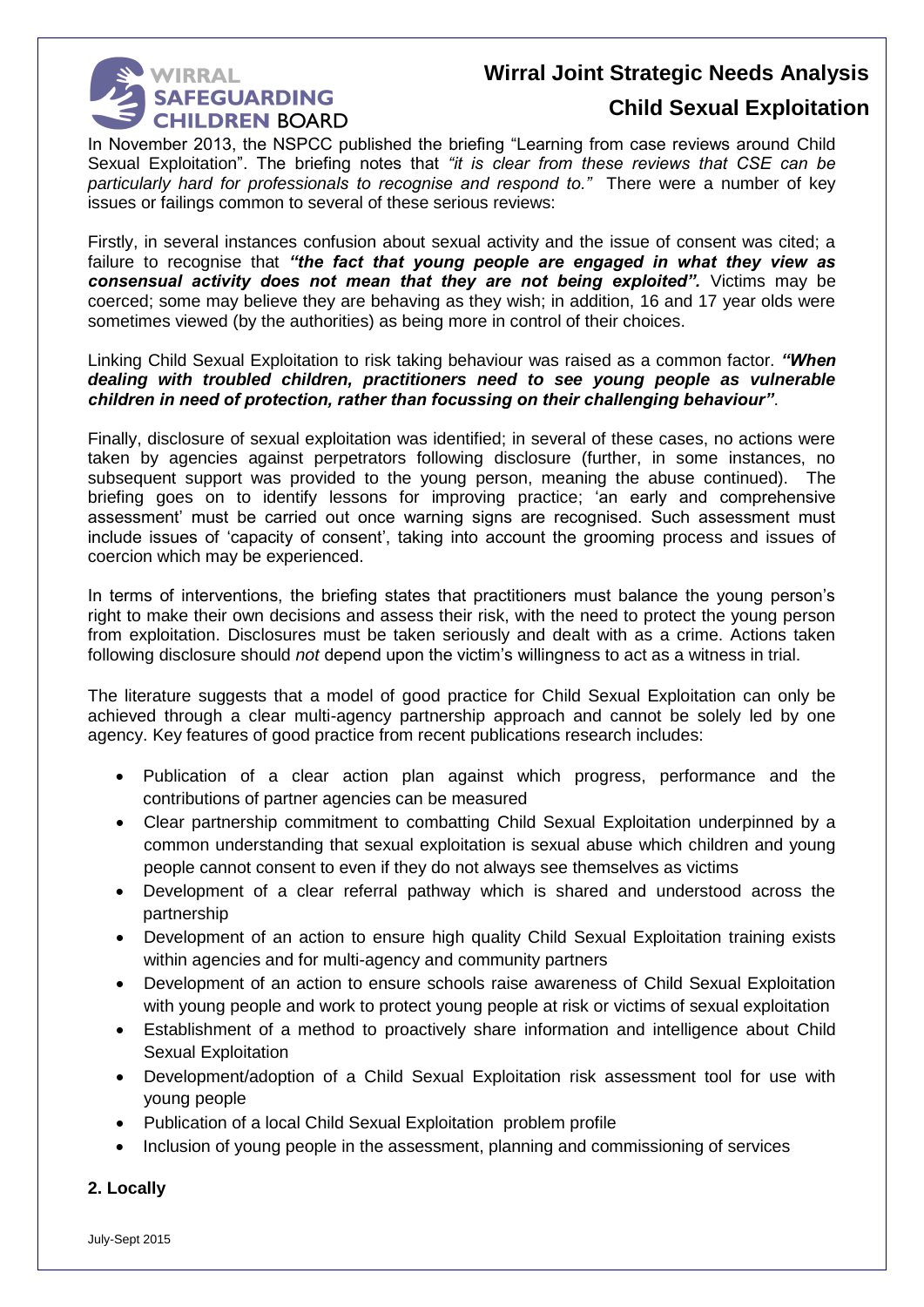

## **Child Sexual Exploitation**

Since September 2014 Wirral has had an operational Multi-Agency Safeguarding Hub (MASH). The MASH is an information sharing hub where key agencies including CADT (children's social care 'front door' for referrals), police, health and Catch-22 are co-located. In relation to Child Sexual Exploitation Catch-22 have identified a case study:

*One example of good practice is we have completed a return home interview for a young person and we were previously made aware that the young person had visited a flat where an adult male lived. The adult male and the young person had been discussed at the monthly MACSE meeting. The young person that we spoke to then told us that another young person had also been visiting his property. As a result of this we were immediately able to share this information with Social Care and Police, a strategy meeting was held and the young person who was named has been supported by us to attend a video interview. There is already an on-going Police investigation in relation to the male and the information that has been shared has hopefully been able to strengthen this investigation and has also safeguarded 2 young females*

In terms of awareness raising the WSCB has had positive feedback from partners for the following activity:

- Publishing Wirral practice guidance including detailed information about the referral pathway, models of Child Sexual Exploitation, signs and symptoms and mythbusting, particularly views often held about victims by professionals.
- Multi-agency Child Sexual Exploitation training and briefings
- Publication and dissemination of a series of Child Sexual Exploitation posters and leaflets
- Establishment of the Child Sexual Exploitation strategic group and publication of the action plan
- Commissioning of *Chelsea's Choice* drama production

## **National References**

1. The sexual exploitation of children: it couldn't happen here, could it? Thematic Ofsted inspection to evaluate effectiveness of local authorities' current response to child sexual exploitation; 2014; HM Government; <https://www.gov.uk/government/publications/sexual-exploitation-of-children-ofsted-thematic-report>

2. Real Voices; Child sexual exploitation in Greater Manchester; An independent report by Ann Coffey, MP; October 2014; [http://www.gmpcc.org.uk/wp-content/uploads/2014/02/81461-Coffey-](http://www.gmpcc.org.uk/wp-content/uploads/2014/02/81461-Coffey-Report_v5_WEB-single-pages.pdf)[Report\\_v5\\_WEB-single-pages.pdf](http://www.gmpcc.org.uk/wp-content/uploads/2014/02/81461-Coffey-Report_v5_WEB-single-pages.pdf)

3. Independent Inquiry into Child Sexual Exploitation in Rotherham (1997-2913); 2014; Baroness Jay; Commissioned by Rotherham metropolitan Borough Council; [http://www.rotherham.gov.uk/downloads/file/1407/independent\\_inquiry\\_cse\\_in\\_rotherham](http://www.rotherham.gov.uk/downloads/file/1407/independent_inquiry_cse_in_rotherham)

4 Child sexual exploitation: learning from case reviews. What case reviews tell us about child sexual Exploitation; November 2013; NSPCC; [http://www.nspcc.org.uk/globalassets/documents/information](http://www.nspcc.org.uk/globalassets/documents/information-service/case-reviews-child-sexual-exploitation-cse.pdf)[service/case-reviews-child-sexual-exploitation-cse.pdf](http://www.nspcc.org.uk/globalassets/documents/information-service/case-reviews-child-sexual-exploitation-cse.pdf)

5. "If only someone had listened": Office of the Children's Commissioner's Inquiry into Child Sexual Exploitation in Gangs and Groups; 2013; [http://www.childrenscommissioner.gov.uk/content/publications/content\\_743](http://www.childrenscommissioner.gov.uk/content/publications/content_743)

6. "I thought I was the only one. The only one in the world." The Office of the Children's Commissioner's Inquiry into Child Sexual Exploitation in Gangs and Groups Interim report; November 2012. Available from:

[http://www.childrenscommissioner.gov.uk/content/publications/content\\_636](http://www.childrenscommissioner.gov.uk/content/publications/content_636)